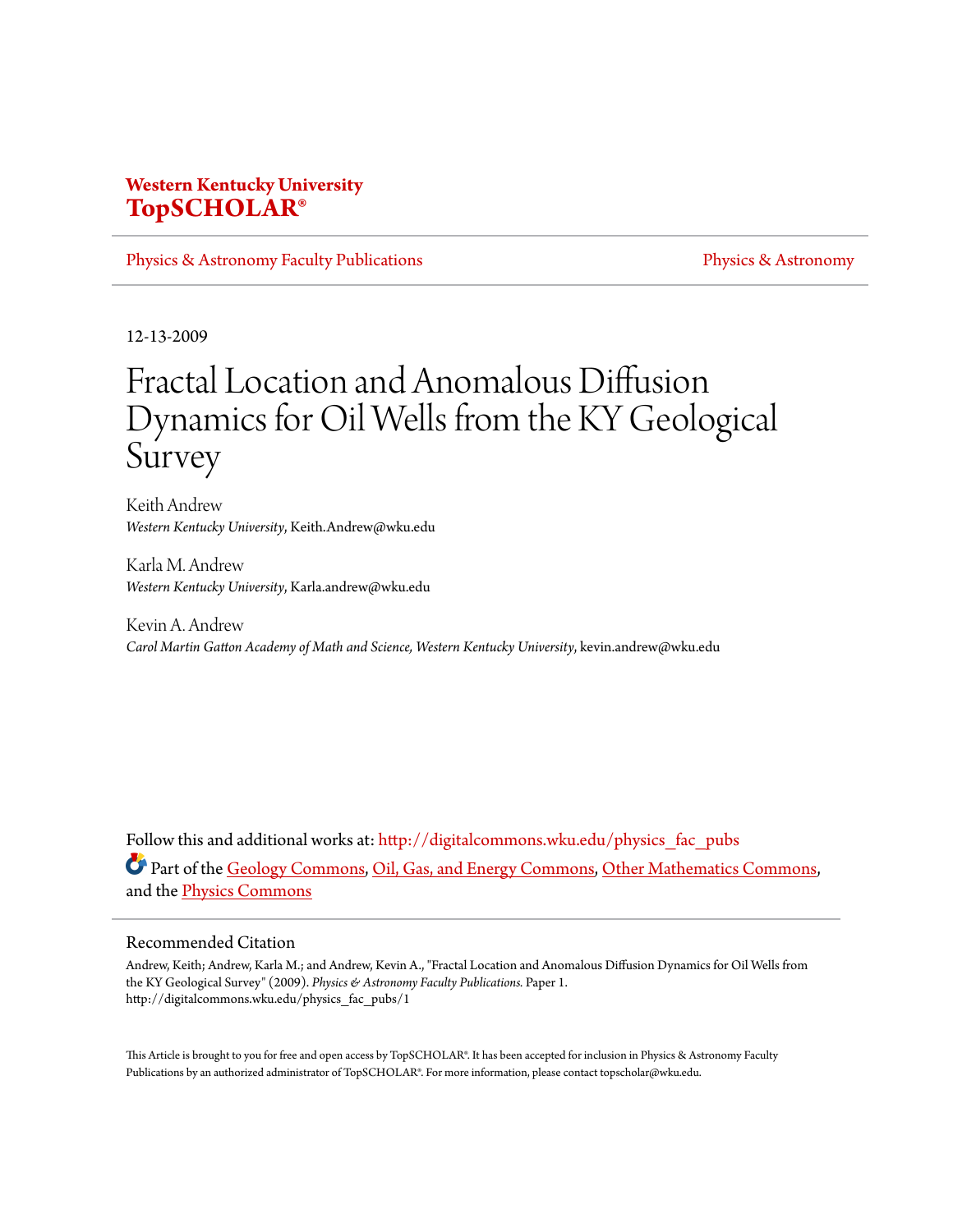## Fractal Location and Anomalous Diffusion Dynamics for Oil Wells from the KY Geological Survey

Keith Andrew Department of Physics and Astronomy [Keith.Andrew@wku.edu](mailto:Keith.Andrew@wku.edu)

Karla M. Andrew Center for Water Resources Studies [Karla.Andrew@wku.edu](mailto:Karla.Andrew@wku.edu)

Kevin A. Andrew Carol Martin Gatton Academy of Math and Science [Kevin.Andrew@wku.edu](mailto:Kevin.Andrew@wku.edu)

> Western Kentucky University Bowling Green, KY 42101

> > Abstract

Utilizing data available from the Kentucky Geonet (KYGeonet.ky.gov) the fossil fuel mining locations created by the Kentucky Geological Survey geo-locating oil and gas wells are mapped using ESRI ArcGIS in Kentucky single plain 1602 ft projection. This data was then exported into a spreadsheet showing latitude and longitude for each point to be used for modeling at different scales to determine the fractal dimension of the set. Following the porosity and diffusivity studies of Tarafdar and  $Roy<sup>1</sup>$  we extract fractal dimensions of the fossil fuel mining locations and search for evidence of scaling laws for the set of deposits. The Levy index is used to determine a match to a statistical mechanically motivated generalized probability function for the wells. This probability distribution corresponds to a solution of a dynamical anomalous diffusion equation of fractional order that describes the Levy paths which can be solved in the diffusion limit by the Fox H function ansatz.

## **I. Introduction**

Many observed patterns in nature exhibit a fractal like pattern at some length scale, including a variety of mineral deposits<sup>2,3</sup>. Here we analyze GIS data created by the KY Geological Survey and available through KY Geonet in terms of an introductory statistical model describing the locations of oil and gas deposits as mapped by their respective wells. The model indicates there can exist a power law critical exponent and that the probability distribution has a stable Levy index. Different values of these indices correspond to different probability distributions and underlying dynamics. The index provides a link to the fractal structure of the underlying point distribution of the wells and in principle provides insight into the dynamics of mineral structure formation when viewed as formed by diffusion of a multicomponent thermoviscous fluid. A particularly useful model for this type of analysis is the diffusion limited aggregation,  $DLA$ , model and its variants which has been used to understand<sup>2</sup> colloidal aggregates, bacterial  $\alpha$ colonies, corals, percolation<sup>4</sup>, and in the case of porous media, the formation of sedimentary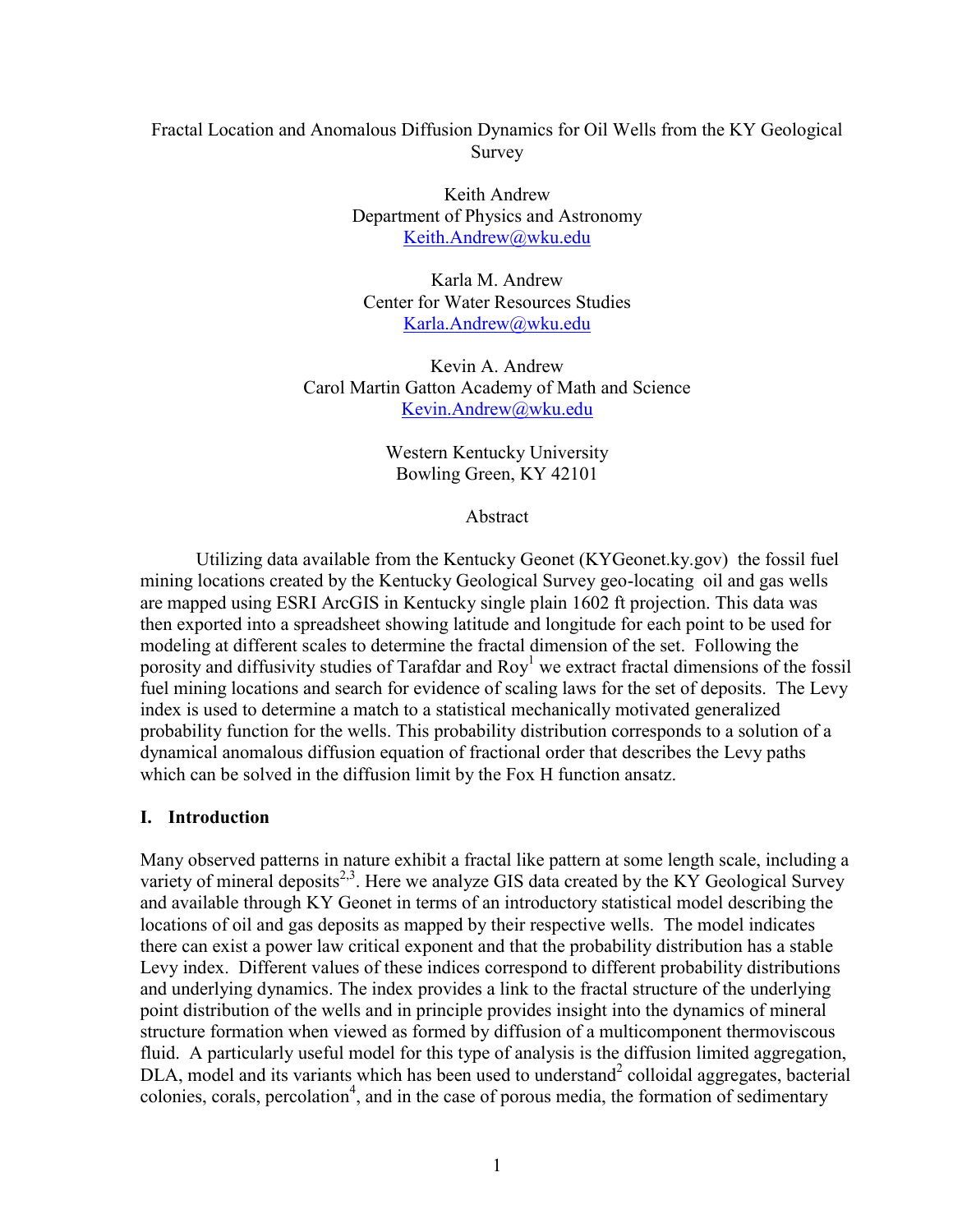rocks<sup>5,6</sup>. Such a model gives insight into water flow and sedimentary rock deposition as developed by Tarafdar and  $\text{Roy}^7$  and into an anomalous diffusion and percolation model of Chen.<sup>8</sup>

Here we use the known deposits from well locations to determine the fractal dimension of the deposit structure and to model the probability distribution of these wells. In the next section we describe the data set used from the Kentucky Geological Survey, the third section describes a generalization of the Levy stable probability function derived by Mekjian<sup>9</sup> that is useful for optimizing the function of interest, in the fourth section the fractal dimension, Levy index and dynamics are described for the data set and the Fox H function ansatz is used in the diffusion limit to arrive at expressions that are valid in the anomalous regime, and the conclusions are in the final section.

# **II. Data from the Kentucky Geological Survey**

Data was downloaded from the Kentucky Geological Survey at the University of Kentucky [\(http://www.uky.edu/KGS/gis/geology.htm\)](http://www.uky.edu/KGS/gis/geology.htm). The data includes nearly 140,000 oil and gas wells within the state of Kentucky. Some duplication has occurred due to modification of wells and data maintenance.

Files are projected using the North American Datum of 1983. Location data in the attributes supplied in both shapefiles include latitude and longitude in both North American data of 1927 and 1983 (NAD27 and NAD83). For the use of this study the NAD83 latitude and longitude coordinates were used. Further study could be done with this data set using the Org Result field showing the original location and features of the well. Files were mapped using ESRI ArcGIS and then records were exported to include the NAD83 latitude and longitude to a comma delimited file. This file was then imported to an Access database. A map of the wells with a statewide partition is shown in Fig. 1 and a box count distribution is shown on the right.



Fig. 1 Map of the grid and oil and gas wells in Kentucky on left and the box count distribution on the right.

To analyze the data the records of the mines were grouped into bins based on latitude and longitude, dividing the map into square intervals  $\Delta x$  wide and  $\Delta y$  high. This was accomplished using SQL queries within Access. The file allows any interval size to be selected. The resulting number tells the average number of records within bins based on the chosen interval. Counting was done for a variety of scales in box size to determine the probability functions.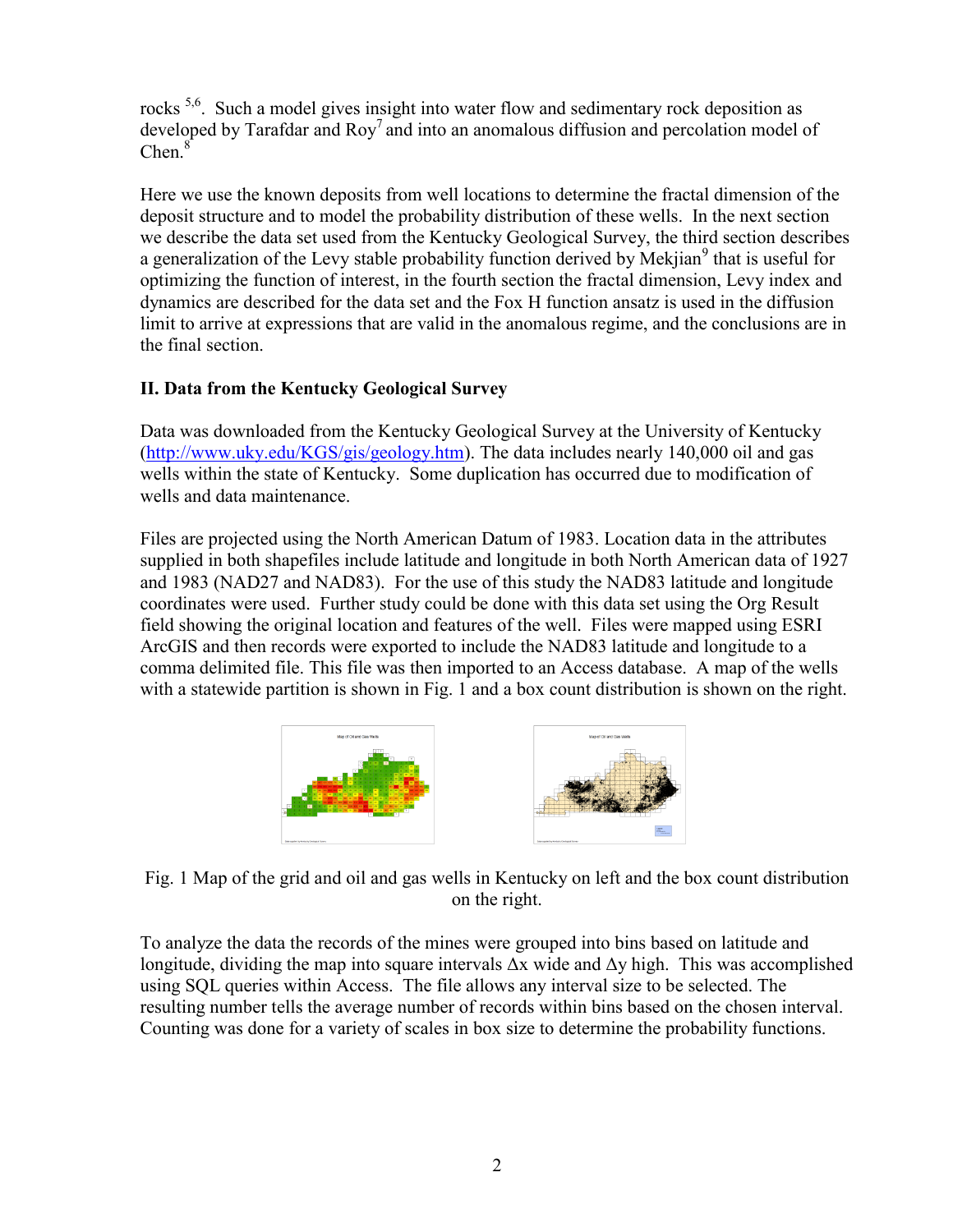#### **III. General Levy Stable Probability Functions**

The general point probability function applied to wells, the GPF, is defined as the probability of finding a well inside a sphere or radius R, randomly placed within a sample size greater than R. For spherical volume elements the GPF can be expressed as:

$$
P_o(R) = \exp\left[-\sum_{p=1}^{\infty} \frac{\left(-\overline{N}(R)\right)^p}{p!} \overline{\xi}_p\right]
$$
\n(1)

where R is the sphere radius,  $\overline{N}$  is the average number of wells in the sphere, and  $\xi$  is the volume averaged p-point correlation function defined as

$$
\overline{\xi}_p = \frac{\int \xi_p dV}{\int dV}.
$$

(2)

Following Meikjain<sup>8</sup> we will apply the hierarchical ansatz to relate all higher order correlation functions to the two point function,  $\xi$ , by

$$
\xi_p = S_p \xi^{p-1}, \quad p \ge 3 \tag{3}
$$

for scaling coefficients  $S_p$  giving a GPF as:

$$
P_o = \exp\left[-\sum_{p=1}^{\infty} \frac{(-\overline{N})^p}{p!} S_p \overline{\xi}^{p-1}\right].
$$

(4)

Hierarchical clumping would be characterized by the formation of small clumps that are later absorbed by large scale clumps as new small clumps form. To isolate the effects of the scaling coefficients  $Fry^{10,11}$  introduced the reduced generalized probability distribution,  $\gamma$ , RGPF, with an independent variable  $x = \overline{N}\overline{\xi}$ :

$$
\chi(x) = -\ln(P_o) / \overline{N} = \sum_{p=1}^{\infty} \frac{S_p}{p!} (-x)^{p-1}.
$$

(5)

As shown by Mekjian<sup>9</sup> some simple analytical void distributions can be effectively understood by choosing a model that allows for the calculation of the scaling coefficients,  $S_p$ . Several of these are collected in the table below and have been used extensively in other models $^{11}$ :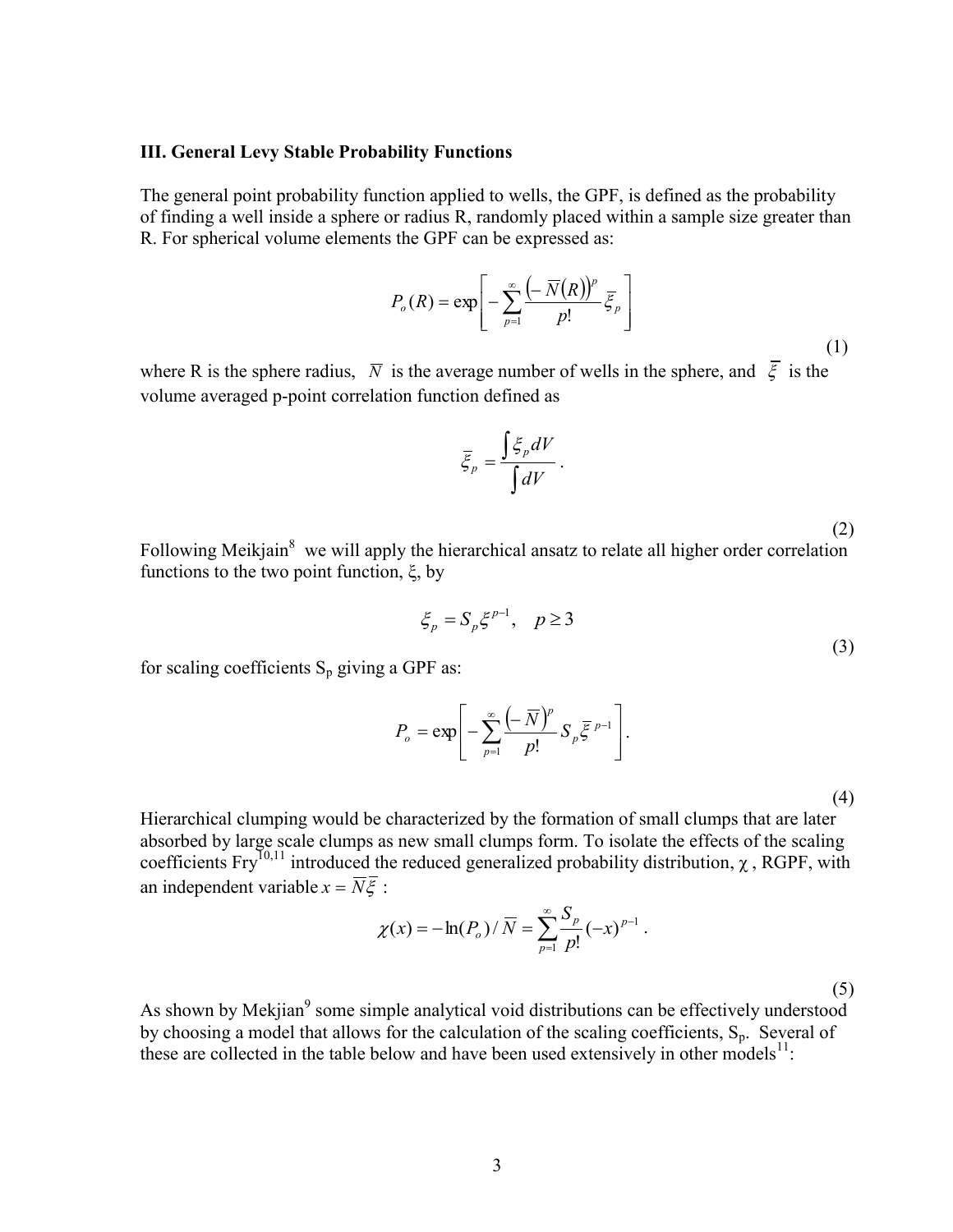| Model                       | $S_p$                                | <b>GPF</b>                                      | <b>RGPF</b>                      |
|-----------------------------|--------------------------------------|-------------------------------------------------|----------------------------------|
| Poisson                     | $p=1$ , $S_1=1$ , all others<br>zero | $P_{o} = e^{-N}$                                | $\chi=1$                         |
| Gaussian                    | Only $p=2$ nonzero                   | $P_{o} = e^{-\overline{N}^{2}\overline{\xi}/2}$ | $\chi = 1 - x/2$                 |
| Minimal                     | $Sp=1$ for all p                     | $P_{\rho} = e^{-\overline{N}(1+e^{-x})/2}$      | $\chi = (1 + e^{-x})/2$          |
| Thermodynamic               | $Sp=(2p-3)!!$                        | $P_o = e^{-[(1+2x^{1/2}-1)]/x}$                 | $\chi =  (1+2x)^{1/2} - 1 /(x) $ |
| Negative<br><b>Binomial</b> | $Sp=(p-1)!$                          | $P_o = \left(\frac{1}{1+x}\right)^{1/2}$        | $\chi = \ln(1+x)/(x)$            |

Table 1. Some Analytic Generalized Probability Functions

These results may be expressed in terms of a generalized generating functional, which explicitly utilizes a parameter "a" that can be related to the Levy stability index  $\alpha$  when the probability distribution is expressed as a hypergeometric function<sup>8</sup>. Here the relationship is simply that  $a = 1-\alpha$ . This formulation leads to a convenient power law expression for the probability distribution at large x given by:

$$
P \sim x^{-(1+\alpha)}\,. \tag{7}
$$

For  $\alpha$  < 2 the probability function will converge to a Levy stable stochastic process of index  $\alpha$ . Only two special cases are known to be expressible in closed form;  $\alpha$  =1 yields a Cauchy distribution and  $\alpha = 2$  is a Gaussian distribution. For  $\alpha$  contained in the interval (0,2]  $\alpha$  is the Levy index of stability or the tail index, for these cases if the autocorrelation remains near zero the stochastic variables are hierarchical and obey a simple scaling law<sup>9</sup>. Here we will use Eq.(7) to fit our data on empty regions for a generalized Zipf's Law. Our analysis will help determine the value of the Levy index in the stable region of  $\alpha$ . The RGPF distribution function and scale factors for any hierarchical model are then

$$
P_o = e^{-\overline{N}\chi_a}
$$
  
\n
$$
\chi_a = \frac{1}{(1-a)(\xi_2 \overline{N}/a)} \left[ \left( 1 + \frac{\xi_2 \overline{N}}{a} \right)^{1-a} - 1 \right]
$$
  
\n
$$
\xi_p = S_p \xi_2^{p-1} \qquad S_p = \frac{\Gamma(a+p-1)}{\Gamma(a)a^{p-1}}
$$
\n(8)

Here we will use Eq.(8) to determine the parameter value of "a" from the Geonet observational data. Notice that the scaling factors might increase or decrease with increasing p depending upon the value of a. This formulation of the distribution function has the distinct advantage of having a clear statistical mechanical derivation with connections to percolation theory and aggregate sedimentation theory<sup>1</sup> providing physical insight into the hierarchical structure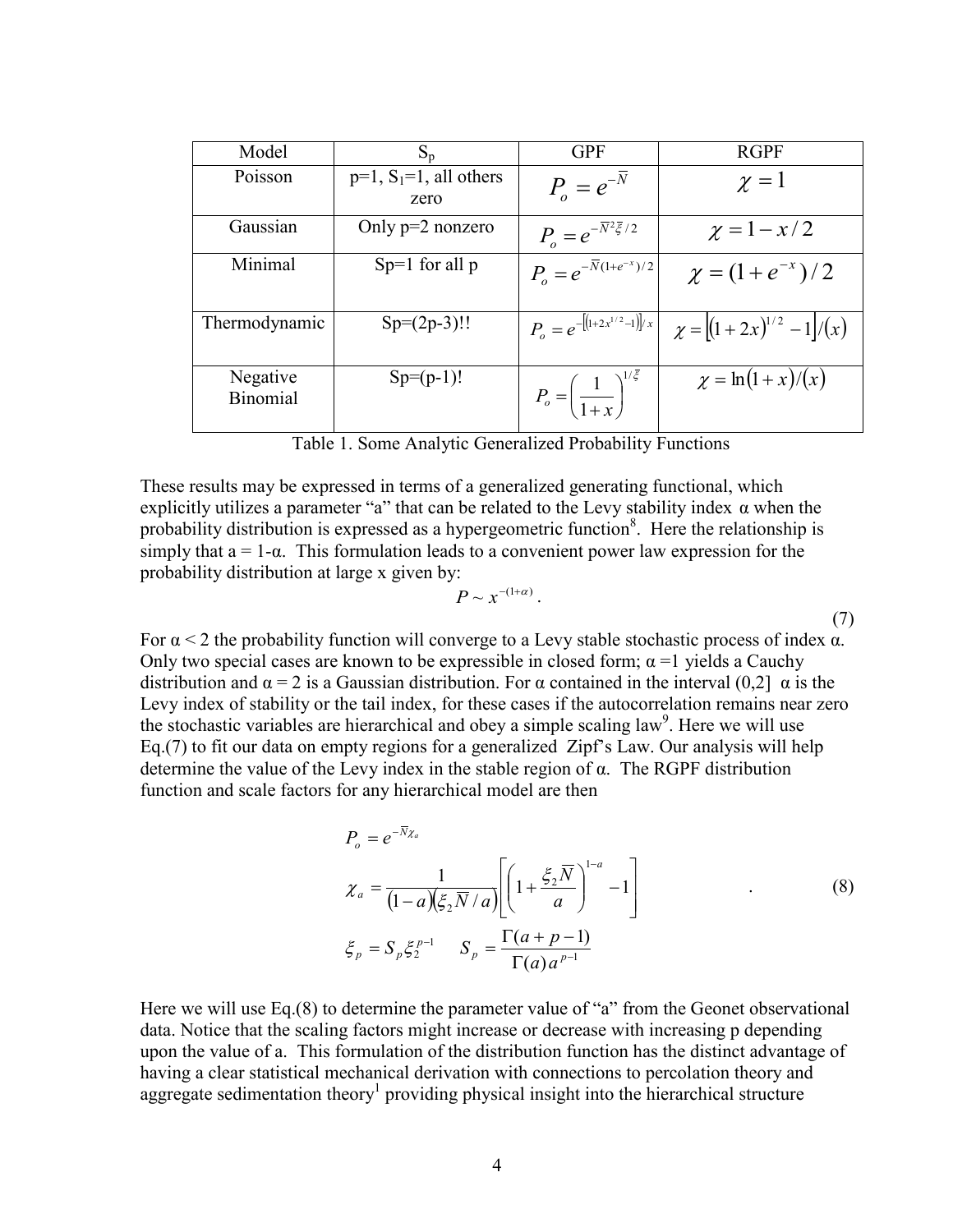formation models used to understand the overall distribution of oil and gas deposits. The tail of a Levy distribution characterizes the exponents associated with a scaling power law of fragmentation as it applies in powder formation, soil physics, nuclear physics, genetics, sprays, fuel combustion, brittle fracture, geologic sedimentation, etc. as a system undergoes a phase transition from uniform to fragmented, as in mineral deposit formation. When finite size scaling exists and near criticality universality exists then the Levy index characterizes the system undergoing fragmentation $8$ . Here we find the value of the Levy index from observational data sets available at KY Geonet by numerically fitting the power law and RGPF.

### **IV.** Fractal Dimension of the Wells and Zipf's Law for No Wells:  $\overline{N}$  = 0

We use the box counting dimension or capacity method to determine the fractal dimension of the well dataset. Let the number of wells in a volume of radius r, be given by  $N(r)$ , then, for initial count k the dimension<sup>2</sup> d, is given by

$$
N(r) = kr^{-d}
$$

$$
d = d_b = \lim_{r \to 0} \frac{\log(N(r))}{\log(\frac{1}{r})}
$$

(9)

which may not be an integer but reproduces the integer values for appropriate data. Here we measure the fractional dimension of the geographic well distribution from the slope of the loglog plot of the number of wells at each scale, Fig.  $(2)$ , using Eq. $(9)$  and find d=1.7, this is indicative of an anomalous diffusion process.



Fig. 2 Log-Log plot to determine the fractional dimension.

It is significantly simpler to calculate the distributions for the special case of no wells or voids which corresponds to  $\bar{N} = 0$  in the analysis of Section III. Counting the number of areas that contain no wells for each scale we find that the empty spaces obey a generalized Zipf's Law, as in Eq.(7), of the form

$$
P_n = \frac{k}{n^a} \tag{10}
$$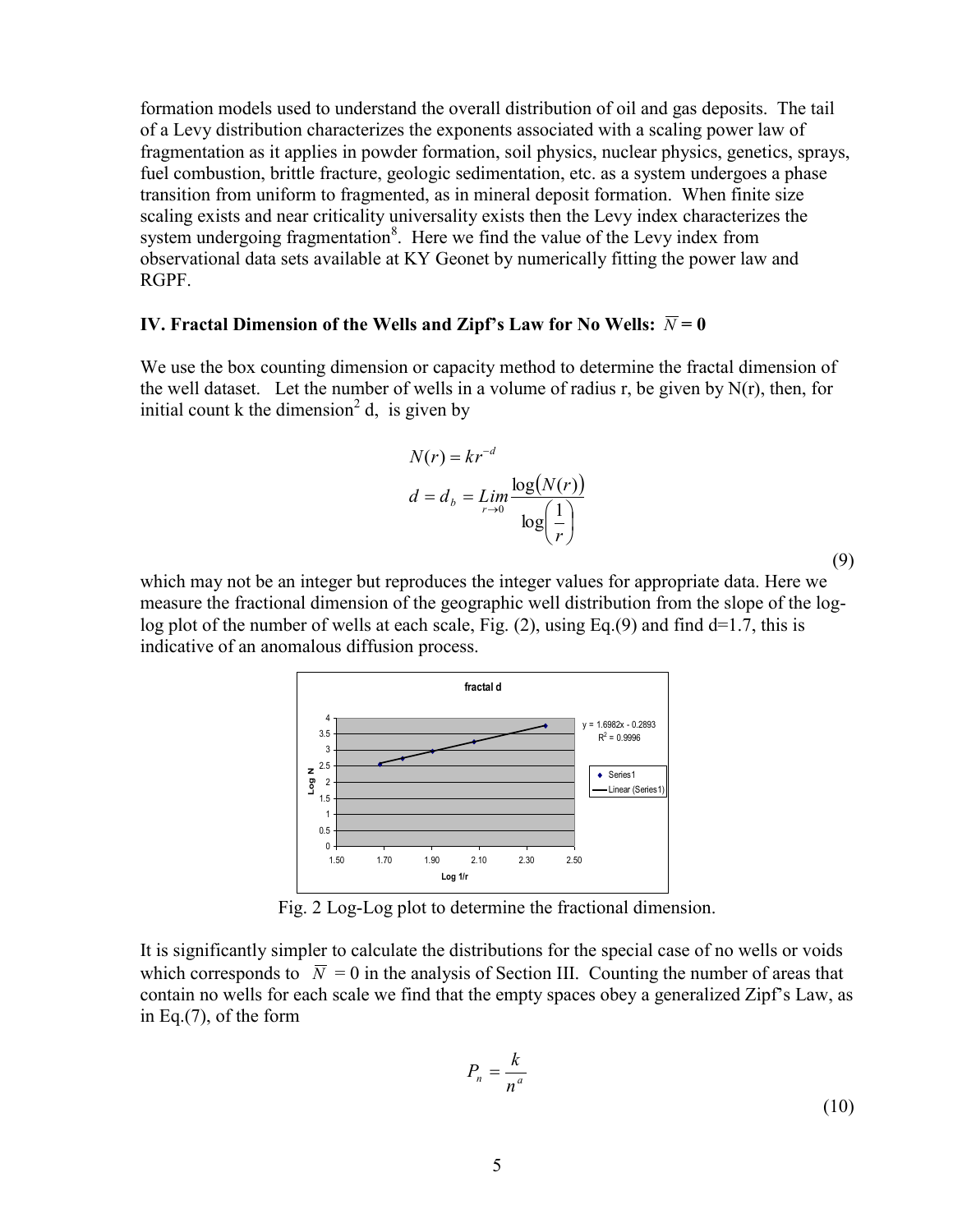Where the probability of finding an empty area of box size n decreases as a power law, as seen in Fig. (3).



Fig. 3 Data fit to a generalized Zip's Law

This gives a Zipf power of 2.075 and a Levy index of 1.075 indicating a Levy stable probability distribution for the empty spaces containing no wells. Using the tails of the numerical fit to Eq.(9) we find a best fit for  $a = 2.08$  or  $\alpha = 1.08$ . Both of these methods are indicative of a value near 1.1.

Following Chen the Levy stable index can also be used to determine the order of the fractional order anomalous diffusion equation<sup>13</sup>, that dynamically gives rise to the well structure by using the Riesz fractional derivative operator<sup>14,15</sup> for this system, simplified to one spatial dimension we have

$$
\frac{\partial p}{\partial t} = k_{\alpha} \left(\frac{\partial}{\partial x}\right)^{\alpha} p \quad \text{with} \quad p(xt \mid x_{o}t_{o}) = \delta(x - x_{o}) \tag{11}
$$

where solutions to this equation give values that match the sedimentary rock formation equation as a thermoviscous dissipative multicomponent fluid with diffusion coefficient  $k_{\alpha}$ with an initial distribution given by a Dirac delta function. For integer values of  $\alpha$  the solutions of Eq. (11) are expressible as hypergeometric function,  ${}_{p}F_{q}$  and the special case of  $\alpha = 2$  is normal diffusion. For noninteger values this equation yields a solution ansatz<sup>16</sup> in the diffusion limit (large  $|x|$ ) that may be expressed in terms of the Fox H function as

$$
p(x,t) = Na(t)H_{2,2}^{1,1}\left[a(t)|x\middle\|_{(b_1, B_1)}^{(a_1, A_1)} \quad (a_2, A_2)\right]
$$
\n
$$
\prod_{i=1}^{m} \Gamma\left(b_i - e_i\right) \prod_{i=1}^{n} \Gamma\left(b_i - e_i\right) \prod_{i=1}^{n} \Gamma\left(b_i - e_i\right) \quad (a_2, b_1, c_2)
$$

where

$$
H(z) = H_{p,q}^{m,n} \left[ z \Big|_{(b_1, \beta_1), \dots, (b_p, \beta_p)}^{(a_1, \alpha_1), \dots, (a_p, \alpha_p)} \right] = \frac{1}{2\pi i} \oint \frac{\prod_{j=1} \Gamma(b_j - \beta_i s) \prod_{j=1} \Gamma(1 - a_j + \alpha_j s)}{\prod_{j=n+1}^p \Gamma(a_j - \alpha_j s) \prod_{j=m+1}^q \Gamma(1 - b_j + \beta_j s)} z^s ds \tag{12}
$$

with normalization constant N and scaling function a(t)~ $Ct^{-1/\alpha}$ . In this formulation a Levy stability index of 2 gives the Gaussian probability<sup>12</sup> distribution function. This equation is of the class used to describe anomalous diffusion where the particles can jump a large distance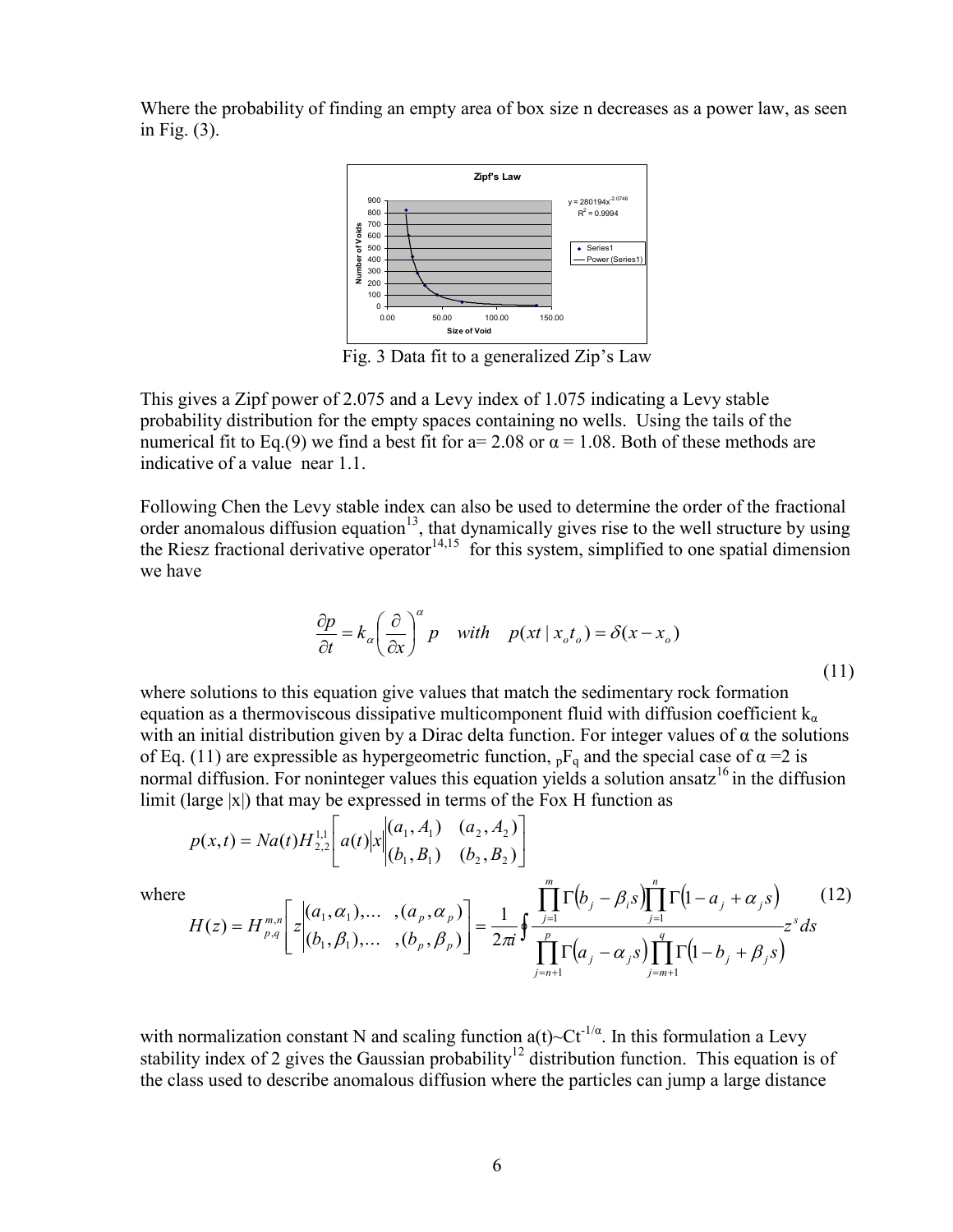compared to the rms displacement and where the special case of normal diffusion is Brownian, i.e. the particles move with no memory. Here at  $\alpha$ =1.08 indicative of anomalous diffusion.

# **V. Conclusions**

From Kentucky Geonet data we have been able to determine the fractional dimension of the distribution of wells and found it to be  $d= 1.7 \pm 0.1$ . A corresponding analysis of the regions that contain no wells, the void regions, allows us to determine the power of a generalized Zipf's Law describing the frequency distribution of the voids. From this we ascertain the Levy stable index for the probability distribution of the voids to be  $\alpha = 1.07 \pm 0.02$ . This index is indicative of the order of the fractional anomalous diffusion equation which can be related to a dynamical model derivable from a thermo-viscous Navior Stokes fluid, which has a solution given by the Fox H function. By considering anomalous diffusion we have been able to find a match to the fractal structure of the wells. Our ongoing work is to model solutions to Eq.(12) at different scales to study the resulting probability distributions and compare them to the data generated from the fractal well and void structures to determine how far from normal diffusion this pattern might be. Although general solutions for stable Levy indices are expressible in terms of the Fox H function<sup>17</sup> they can also be expressed as a general path integral solution of a fixed noninteger order differential equation solution<sup>18,19</sup>. For numerical results it is easier to expand the H function as a product of infinite series as done by Srowkowski<sup>16</sup>, we are now using theses series expansions to plot the H function results. As more Geonet data sets become available covering a wider geographical area we will extend this analysis and examine the H function stability of the data on these larger maps. If the structure is truly fractal the fractal dimension should remain the same and the pattern will be repeated at larger scales up to some cutoff value.

Acknowledgements: This work has been generously supported by a KY NASA Space Grant Consortium grant, the WKU Institute for Astrophysics and Space Science and the WKU Center for Water Resource Studies.

## **VI. References**

- 1. Tarafdar, S., Roy, S. "A Growth Model for Porous Sedimentary Rocks" arXiv.cond-mat/9708100v1, 1997.
- 2. Mandelbrot, B. B., *The Fractal Geometry of Nature*, 1982.
- 3. Turcotte, D. L., *Fractals and Chaos in Geology and Geophysics 2ed*, Cambridge, 1997.
- 4. Vicsek, T., Fractal Growth Phenomena, (World Scientific, Singapore), 1992.
- 5. Stauffer, D., Aharony, A., *Introduction to Percolation Theory*, Taylor and Francis, Lon., 1994.
- 6. Lukierska-Walasek, K., Topolski, K., Statistical description of domains in the Potts model, arXiv:9001.0315v1, cond-mat.stat-mech , 2009
- 7. Biswal, B., Manwart, C., Hilfer, R., Bakke, S., Oren, P.,E., Quantitative Analysis of Experimental and Synthetic Microstructures for Sedimentary Rock, arXiv:condmat/9908478, Materials Science, cond-mat.mtrlsci, 1999.
- 8. Chen, W., Levy stable distribution and [0,2] power law dependence of acoustic absorption on frequency, arXiv:physics/0505057, 2005.